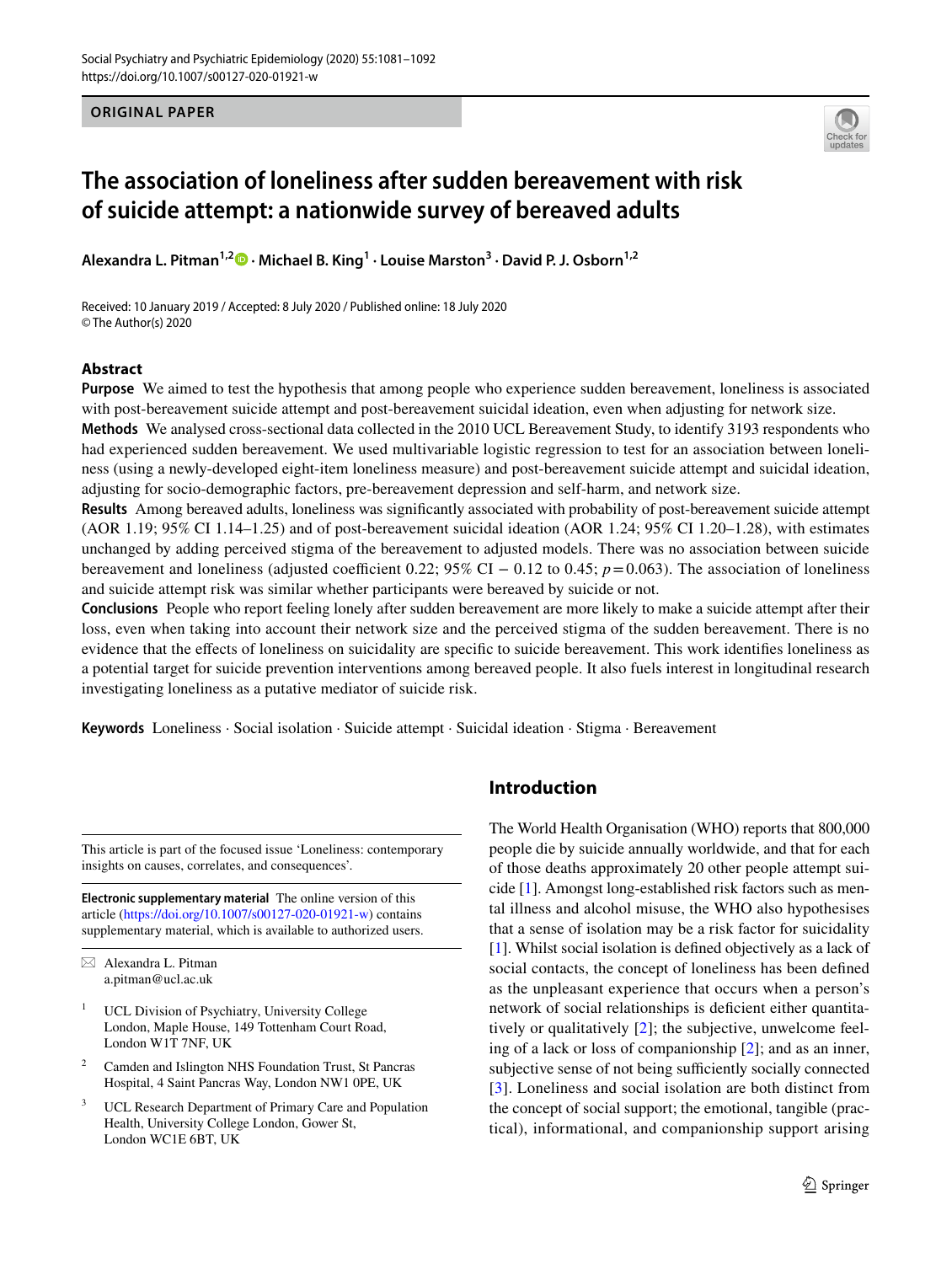from either formal (professional) or informal (friends and relatives) sources [[4\]](#page-10-0). Both social isolation and loneliness have recently become the focus of health and social policy research, and the adverse physical and mental health efects of loneliness are becoming increasingly well recognised [\[5](#page-10-1)], including the association between loneliness or social isolation and suicidality [\[6](#page-10-2)]. This is a particular concern amongst young people, in whom loneliness is prevalent and also stigmatising [[5\]](#page-10-1). The hypothesised links between loneliness and suicidality are that lonely individuals feel dissatisfed with life [\[7](#page-10-3)], and that their perceptions of limited social connections contribute to a desire to die [[8](#page-10-4)]. Other mechanisms suggested include the contribution of loneliness to chronic stress, the link with cognitive factors such as low self-esteem or an external locus of control, and the mediating role of depression [\[6](#page-10-2)]. Theoretical models of suicidality consider the role of *thwarted belongingness;* a construct describing what arises when the fundamental need to form and maintain strong, stable interpersonal relationships is unmet, resulting in feelings of disconnection [\[8](#page-10-4), [9\]](#page-10-5). The Interpersonal Theory of Suicide considers thwarted belongingness as comprising (a) loneliness and (b) the absence of reciprocal caring relationships [\[8\]](#page-10-4), and confrmatory factor analysis shows convergent associations of thwarted belongingness with loneliness [\[10\]](#page-10-6). The Integrated Motivational–Volitional (IMV) model of suicide proposes that factors such as thwarted belongingness and perceived burdensomeness (the view that one's existence is a burden on friends, family and/or society) govern the transition from suicidal ideation to suicide attempt [\[11\]](#page-10-7). Studies conducted to date have found loneliness to be associated with suicidal behaviour in Canadian [[12\]](#page-10-8) and English [[6\]](#page-10-2) general population samples, even when adjusting for common mental disorder  $[6]$  $[6]$ , and in specific populations limited to war veterans [\[13](#page-10-9), [14\]](#page-10-10), adolescents [[15\]](#page-10-11), and sexual minority groups [[16\]](#page-10-12). However, no studies have investigated this in a bereaved population.

The loneliness arising from sudden bereavement is a topic worthy of further investigation because sudden bereavement is itself a risk factor for suicide [[17](#page-10-13)], particularly where the death was due to suicide [[18,](#page-10-14) [19\]](#page-10-15). Although the mediators of suicide risk after sudden bereavement remain unidentifed, factors such as loneliness, social isolation, and poor social support are implicated [\[20](#page-10-16)]. Loneliness after sudden loss may arise from the abrupt loss of a confding relationship or companionship. The taboo around sudden or violent losses can also engender social isolation due to others' awkwardness and avoidance [[21\]](#page-10-17). The perceived stigma of sudden bereavement, defned as the subjective awareness of others' negative attitudes towards the loss [\[22](#page-10-18)], is likely to be a major contributor to loneliness after loss. This stigma arises not only from others' avoidance but also from a perception of them gossiping about the death or casting blame [\[23\]](#page-10-19). Although stigma is perceived after all sudden deaths,

most commonly due to embarrassment or a fear of appearing socially incompetent, it is particularly pronounced after deaths by suicide and other unnatural causes [\[24](#page-10-20), [25\]](#page-10-21). This is likely to be due to the long history of religious and cultural sanctions against suicide, stigmatising the act and those mourning it [\[26\]](#page-10-22), and others' views about irresponsibility in the case of accidental death [\[21](#page-10-17)]. The perceived stigma of sudden bereavement is associated with risk of suicidal thoughts and suicide attempts [\[22](#page-10-18)], and there is also evidence that perceived stigma contributes to suicide attempt risk after suicide bereavement [[25](#page-10-21)].

In addition to suicidality, unexpected bereavement is also associated with a range of incident psychiatric disorders [\[27\]](#page-10-23), and it is possible that these might lead to or compound loneliness. Not all individuals will be adversely afected, and grief is a non-pathological process. However, risk of poor outcomes is likely to be governed by factors such as personal vulnerability [\[28](#page-10-24)], the quality of attachment to the person who died [\[29](#page-10-25)], and the degree to which social support buffers the negative impact of a traumatic life event [[30\]](#page-10-26). Further work is needed to describe the relationships between loneliness, social isolation and suicidality after a sudden loss to further our understanding of the roles that social isolation and loneliness might play in the pathway to suicidality. No previous studies have measured the association between loneliness after the sudden loss of a close friend or relative and suicide-related outcomes. We aimed to investigate whether greater loneliness was associated with a higher probability of suicide attempt and suicidal ideation after sudden bereavement in a population-based sample of adults in the United Kingdom. We also aimed to test the hypothesis that associations difer by mode of bereavement (suicide bereavement versus non-suicide bereavement), such that the magnitude of the association would be greater in the suicide-bereaved, and that the main association might partly be accounted for by the perceived stigma of the bereavement.

# **Methods and materials**

#### **Study design**

We analysed cross-sectional data collected in the UCL Bereavement Study: a 2010 survey of all staff and students aged 18–40 at 37 UK higher educational institutions (HEIs) who had experienced the sudden bereavement of a close friend or relative since reaching the age of 10. Full details of sampling for this closed online survey have been described elsewhere [[22](#page-10-18)], including the survey instrument [\[25\]](#page-10-21). The focus was on young adults given policy concerns about their risk of suicide [\[31](#page-10-27)] and their tendency not to engage with services when in distress [[32–](#page-10-28)[34\]](#page-10-29). Sampling via global email lists avoided the biases associated with recruiting a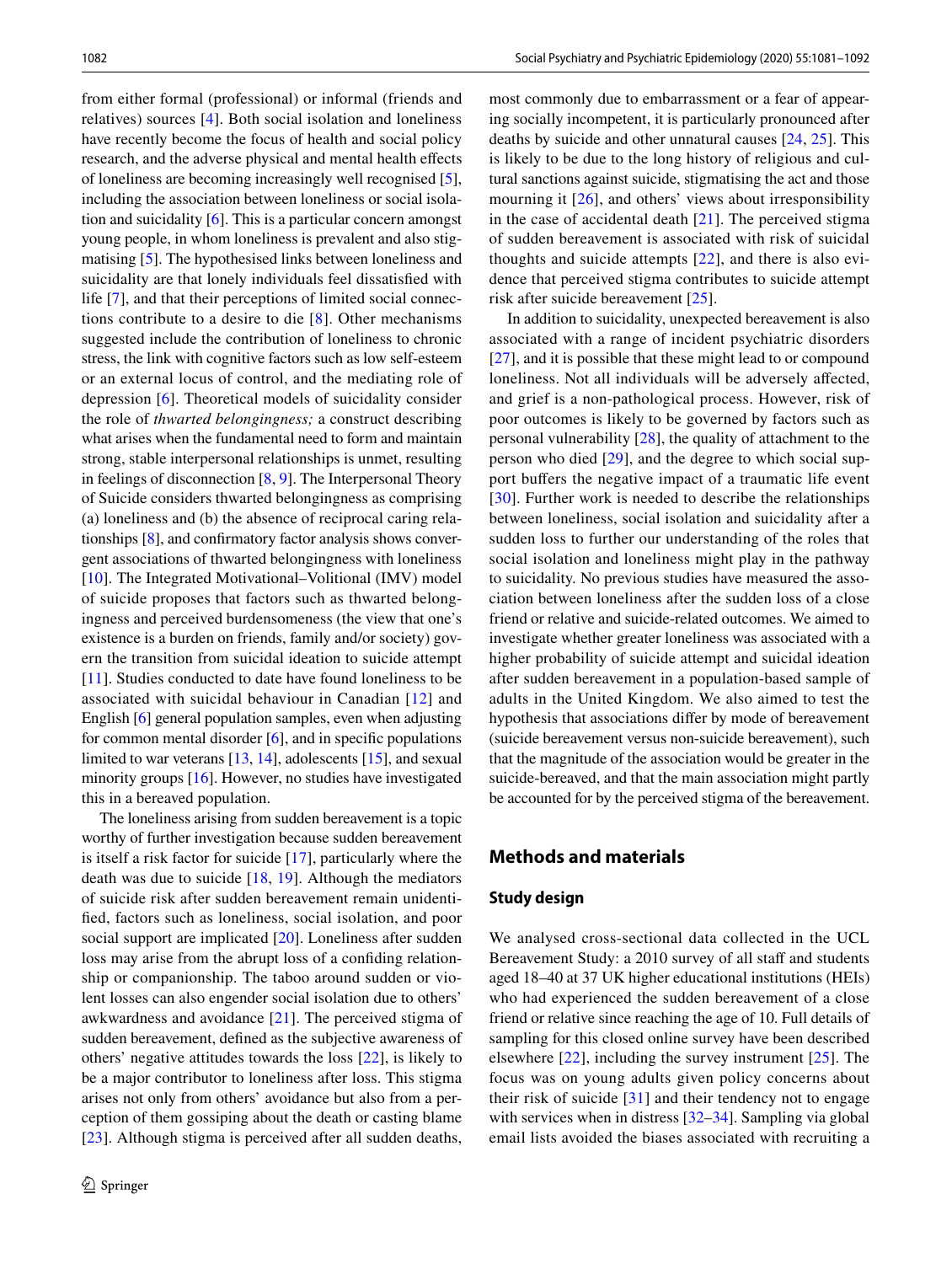help-seeking sample, and was felt to be the most efficient, comprehensive and pragmatic means of recruiting a hardto-reach population of young adults [\[35\]](#page-10-30).

Of 5085 respondents to the survey, we included those who: consented to participate; completed the loneliness item of the Social Functioning Questionnaire (SFQ) and all seven items within a scale measuring perceptions of social support received from family and friends; and specifed their mode of bereavement  $(n=3193)$ . This sample included respondents who had experienced sudden bereavement due to sudden natural causes  $(n=1952)$ , sudden unnatural causes (*n*=666), or suicide (*n*=575).

## **Ethical approval**

Ethical approval for analysing data from the UCL Bereavement Study was obtained from the UCL Research Ethics Committee in 2010 (reference number: 1975/002).

## **Measures**

#### **Exposure: loneliness**

Our exposure was loneliness using eight items chosen to represent the construct of loneliness, as used in the sevenyearly Adult Psychiatric Morbidity Surveys (APMS), a regular representative population survey in England [[36](#page-10-31)]. One item was taken from the SFQ [\[37](#page-10-32)]; an eight-item self-report scale used to measure current social function. Seven items were taken from a scale measuring perceptions of social support received from family and friends, used in the 1987 Health and Lifestyle survey in England [\[38](#page-10-33)]. These capture respondents' sense of whether relatives and friends can: be relied upon; make them feel loved, valued and accepted; and support and encourage them. The items therefore convey the degree to which one's relationships create a perception of social belonging and acceptance as well as of emotional connectedness, and companionship. By reverse scoring them in this loneliness measure, higher scores captured the perception of lacking belongingness, acceptance, connectedness and companionship in one's social relationships.

The development of this continuous measure, scored from 0 to 17, is described in "Appendix".

## **Outcome: suicide attempt**

Our outcomes were: self-reported suicide attempt ("Have you ever made an attempt to take your life, by taking an overdose of tablets or in some other way?") [[39](#page-10-34)] and selfreported suicidal ideation ("Have you ever thought of taking your life, even though you would not actually do it?") [[40\]](#page-10-35) post-bereavement. These standardised measures were again taken from the APMS  $[36]$  $[36]$ , qualified by whether each was

before or after the sudden bereavement, or both, to derive an incident measure.

## **Covariates**

We also measured the following covariates:

- socio-economic status, using the UK Office for National Statistics Standard Occupational Classifcation [[41\]](#page-10-36);
- depression, using the Composite International Diagnostic Interview (CIDI) screen for lifetime depression [\[42](#page-11-0)], qualifed by whether the onset of these core symptoms of low mood and anhedonia occurred before or after the sudden bereavement, to derive an incident measure
- possible personality disorder, using the 8-item self-report Standardised Assessment of Personality-Abbreviated Scale (SAPAS), a standardised instrument with demonstrated reliability and validity in screening for likely personality disorder in psychiatric out-patient samples [[43,](#page-11-1) [44\]](#page-11-2)
- perceived stigma of the sudden loss, measured using the stigmatisation sub-scale of the validated Grief Experience Questionnaire (GEQ) [[26\]](#page-10-22)
- network size, using a continuous measure of primary group size derived from the Interview Measure for Social Relationships (IMSR); a standardised instrument with demonstrated reliability  $[45]$  $[45]$ , as used in the APMS  $[36]$  $[36]$ with waves of population norms [[46](#page-11-4)]. This captures the numbers of friends and relatives (aged 16 years and over) respondents felt close to, sub-categorised into numbers of close relatives, extended family members, and friends.

We selected nine potential confounding variables on the basis of existing literature and clinical judgement: age, gender, socio-economic status, pre-bereavement depression, pre-bereavement (suicidal and non-suicidal) self-harm; and primary group size.

Missing data for model covariates and outcomes varied from <1% (for age, gender, group size, pre-bereavement depression, pre-bereavement self-harm, pre-bereavement suicide attempt, and pre-bereavement suicidal thoughts) to 3% (for socio-economic status).

#### **Statistical analysis**

We described median values (and interquartile ranges) or means (and standard deviations) for our exposure variable and each descriptive variable, and reported *p* values for tests of univariate associations with each using linear regression. Our threshold for significance was set at  $p < 0.05$ .

We investigated the relationship between loneliness and outcomes using multilevel regression models with HEI as random effect, to take into account the clustering effect at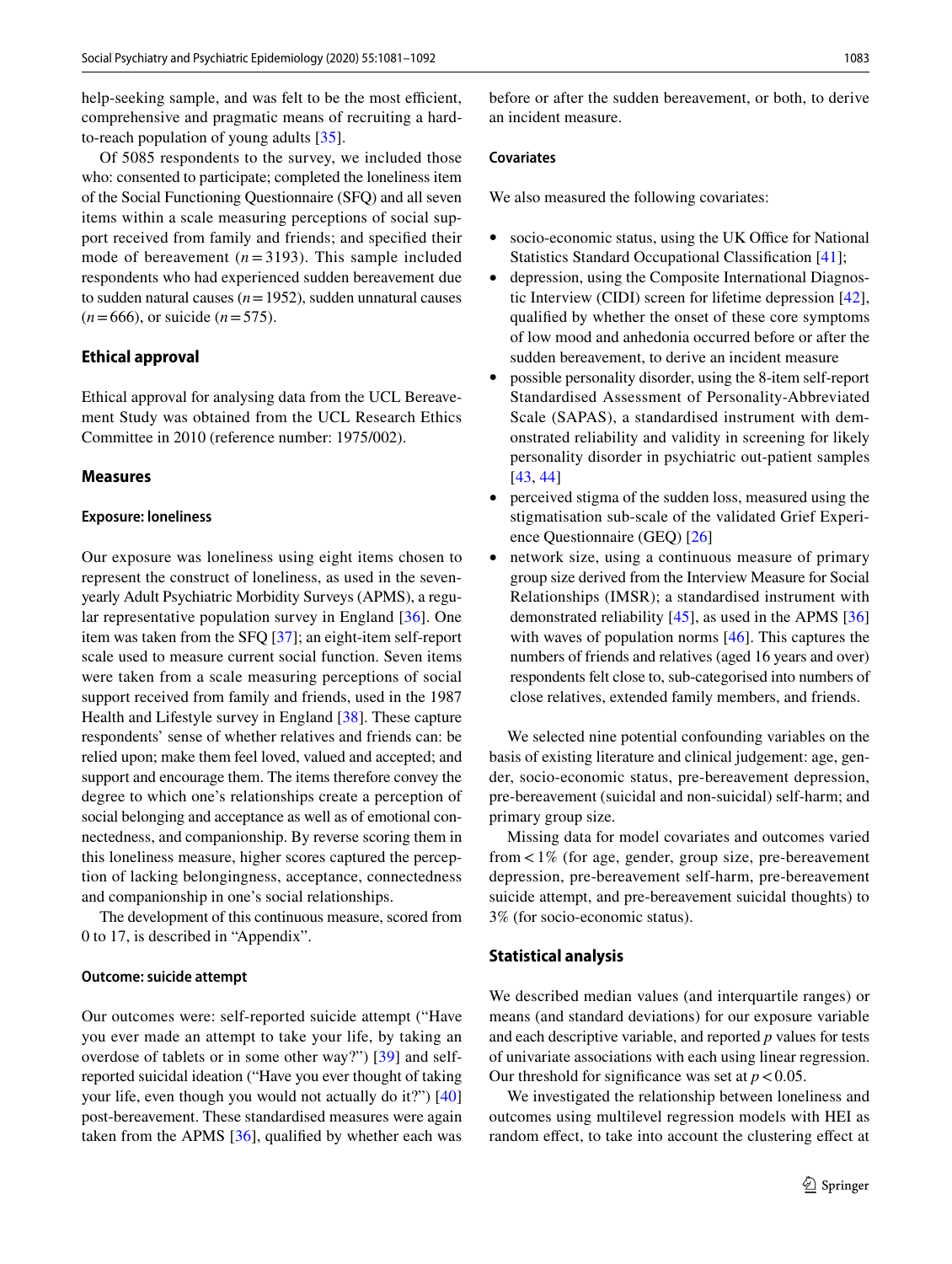the HEI level. We used multivariable logistic regression to investigate the relationship between loneliness (continuous measure) and two binary outcomes (post-bereavement suicide attempt, post-bereavement suicidal ideation), adjusting for socio-demographic factors, pre-bereavement psychopathology, and primary group size, as described above.

To test whether the effect of loneliness on outcomes varied by mode of bereavement (suicide versus non-suicide loss), we added this binary variable as an interaction term to adjusted models, using a less stringent *p* value threshold  $(p<0.1)$  to reflect the limited statistical power of interaction tests. We also used multivariable logistic regression to investigate whether suicide bereavement is associated with post-bereavement loneliness, adjusting for the same potential confounders as in the list above.

Finally, we tested whether adding the perceived stigma of bereavement to our main adjusted models attenuated the association between loneliness and suicide-related outcomes, to provide evidence supporting a partially mediating efect. To set this in context, we also described the association between loneliness and perceived stigma.

Models were ftted using complete case analysis. We ran a priori defned sensitivity analyses to assess the robustness of our main fndings when taking into account biases introduced by 3% missing data on socio-economic status, using best-case and worst-case scenarios to impute missing values.

All analyses were conducted using Stata version 13 (StataCorp. 2013. *Stata Statistical Software: Release 13*. College Station, TX: StataCorp LP).

# **Results**

#### **Participant characteristics**

The majority of our sample of 3193 adults were female (81%), of white ethnicity (90%), bereaved by sudden natural causes (61%), and reporting the death of a relative (71%) (Table [1](#page-4-0)). The sample was relatively evenly split between participants aged 18–21 years (41%) and those aged 22–40 years (59%). Mean age of respondents was 25·1 years (standard deviation [SD] 6·3, whilst mean age at bereavement was 20.1 years (SD 6.04; median 19; interquartile range [IQR] 16–23). Mean time elapsed since bereavement was 5 years (SD 5·3; range 1 day–30 years). The age of the deceased varied from 0 (for miscarriage or stillbirth) to 100 years, with a median age of 47 years (IQR 23–63). In the total sample mean loneliness scores were 2.49 (SD 2.70; median 1; IQR 1–3). Median network size in this population was 11 (IQR 7–16; mean 12.9; SD 9.1). The proportion scoring positive for possible personality disorder was 37%, ranging from 22% reporting "difficulty making and keeping friends" and 22% describing themselves as a "loner", to 63% reporting being "a perfectionist" and 72% as "a worrier".

Univariate associations of loneliness with socio-demographic and clinical characteristics, and measures of social connectedness, are shown in Table [1.](#page-4-0) Loneliness scores were signifcantly higher in men, those who defned themselves as single or non-white, those classifed as of lower socio-economic status, those reporting depression or self-harm prior to bereavement, those reporting post-bereavement suicidal thoughts or attempts, those screening positive for possible personality disorder, and those with greater perceived stigma scores.

# **Association between loneliness scores and outcomes**

In an adjusted analysis (Table [2\)](#page-5-0), higher loneliness scores were associated with a signifcantly higher probability of post-bereavement suicide attempts (AOR 1.19; 95% CI 1.14–1.25) and of post-bereavement suicidal ideation (AOR 1.24; 95% CI 1.20–1.28). Stepped adjustments are reported in Supplementary Table 3.

There was no evidence to support an interaction of mode of bereavement with suicide attempt  $(p=0.7211)$  or suicidal ideation  $(p=0.6343)$ . Associations with suicide attempt were similar whether someone had been bereaved by suicide (AOR 1.21; 95% CI 1.10–1.33; *p*=0.005) or by nonsuicide causes (AOR 1.19; 95% CI 1.12–1.25;  $p < 0.001$ ). Similarly, associations with suicidal ideation were similar whether someone had been bereaved by suicide (AOR 1.26; 95% CI 1.16–1.37; *p*<0.001) or non-suicide causes (AOR 1.23; 95% CI 1.19–1.28; *p*<0.001). There was no signifcant association between suicide bereavement and loneliness (adjusted coefficient 0.22;  $p = 0.063$ ; 95% CI – 0.12 to 0.45), when adjusted for the same nine covariates included in the main model.

There was a signifcant association between loneliness and perceived stigma of bereavement, in an unadjusted model [unadjusted coefficient  $0.574$  (95% CI  $0.525 - 0.623$ ;  $p \leq 0.001$ ) and when adjusting for the same nine covariates (adjusted coefficient 0.532 (95% CI 0.480–0.583; *p* ≤ 0.001)].

Adding scores for perceived stigma of sudden bereave-ment to final models (Table [2](#page-5-0)) slightly attenuated the association between loneliness and suicide attempt (AOR 1.13; 95% CI 1.08–1.19), and between loneliness and suicidal ideation (AOR 1.18; 95% CI 1.14–1.23), with both associations remaining signifcant.

We added a post hoc test for an interaction with stigma (dichotomised at the median into high versus low scores) and found no evidence for an interaction with suicide attempt  $(p=0.6343)$  or suicidal ideation  $(p=0.2053)$ .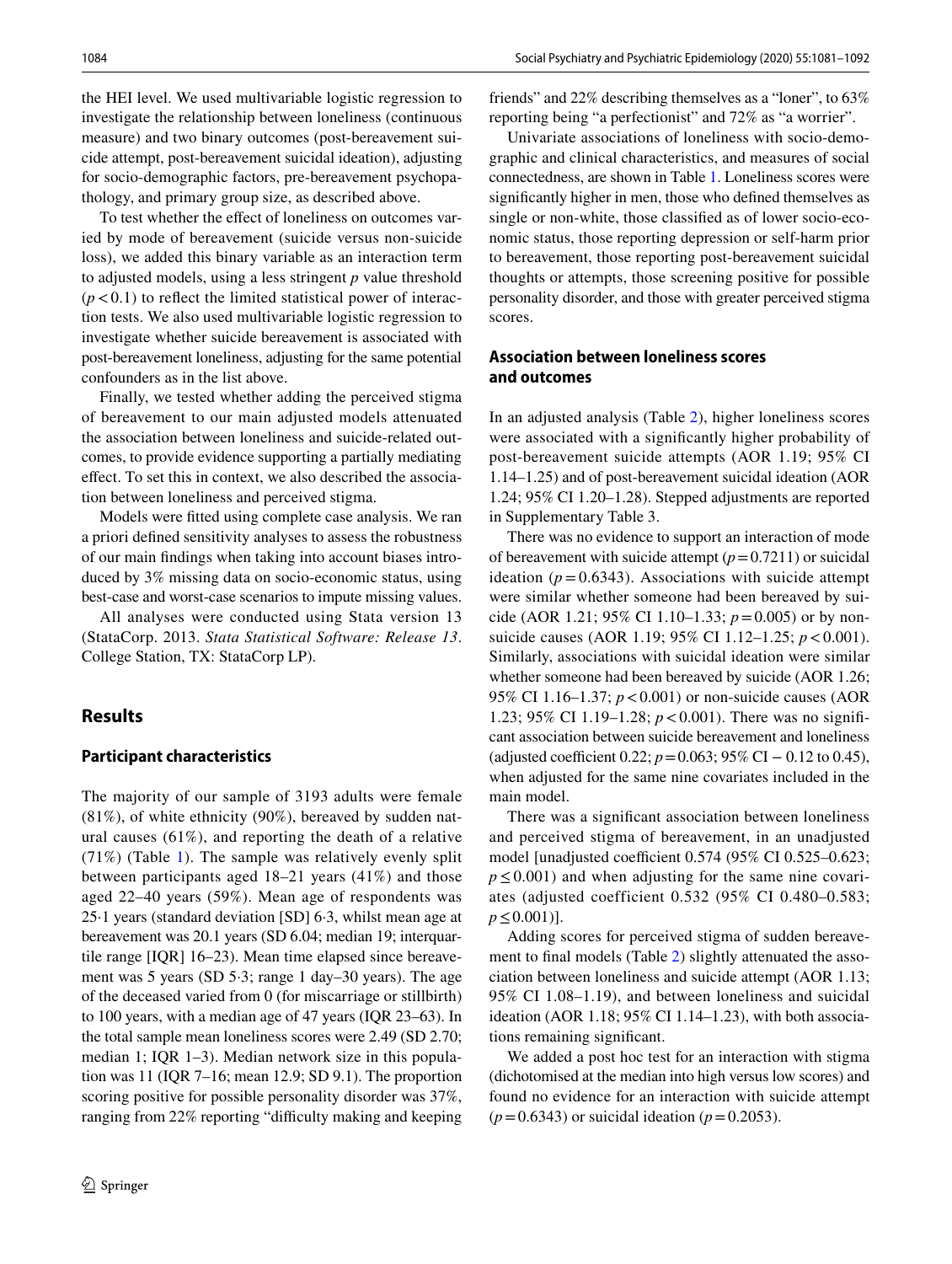<span id="page-4-0"></span>

|                                                              | Proportion of over- Loneliness score<br>all sample $n$ (%) |           | $p$ value <sup>a</sup> |  |
|--------------------------------------------------------------|------------------------------------------------------------|-----------|------------------------|--|
| Socio-demographic characteristics                            |                                                            |           |                        |  |
| Gender                                                       |                                                            |           |                        |  |
| Male                                                         | 592 (19)                                                   | 2(1,4)    |                        |  |
| Female                                                       | 2600(81)                                                   | 1(1, 3)   | < 0.001                |  |
| Missing                                                      | 1 (< 1)                                                    |           |                        |  |
| Age of participant (years)                                   |                                                            |           |                        |  |
| Aged 18-21                                                   | 1276(40)                                                   | 1(1, 3)   | 0.065                  |  |
| Aged 22-40                                                   | 1917 (60)                                                  | 1(1, 3)   |                        |  |
| Relationship status                                          |                                                            |           |                        |  |
| Single                                                       | 2238 (70)                                                  | 1.5(1, 4) | < 0.001                |  |
| Within a relationship                                        | 950 (30)                                                   | 1(1, 3)   |                        |  |
| Missing                                                      | 5 (< 1)                                                    |           |                        |  |
| Self-defined ethnicity                                       |                                                            |           |                        |  |
| White                                                        | 2875 (90)                                                  | 1(1, 3)   | < 0.001                |  |
| Non-white                                                    | 315(3)                                                     | 2(1, 4)   |                        |  |
| Missing                                                      | 3 (< 1)                                                    |           |                        |  |
| Socio-economic status <sup>b</sup>                           |                                                            |           |                        |  |
| Social classes 1.1 and 1.2                                   | 1972 (62)                                                  | 1(1, 3)   | 0.179                  |  |
| Social classes 3–7 and 9                                     | 1126(35)                                                   | 2(1, 4)   |                        |  |
| Missing                                                      | 95(3)                                                      |           |                        |  |
| <b>Educational</b> status                                    |                                                            |           |                        |  |
| Attained maximum A level equivalent                          | 1389 (44)                                                  | 1(1, 3)   | 0.072                  |  |
| Attained degree level or above                               | 1797 (56)                                                  | 1(1, 3)   |                        |  |
| Missing                                                      | 7 (< 1)                                                    |           |                        |  |
| Clinical characteristics                                     |                                                            |           |                        |  |
| Post-bereavement suicidal thoughts                           |                                                            |           |                        |  |
| Yes                                                          | 1512 (47)                                                  | 2(1, 5)   | < 0.001                |  |
| No                                                           | 1662(52)                                                   | 1(1, 2)   |                        |  |
| Missing                                                      | 19 (< 1)                                                   |           |                        |  |
| Post-bereavement suicide attempts                            |                                                            |           |                        |  |
| Yes                                                          | 209(7)                                                     | 3(1, 7)   | < 0.001                |  |
| No                                                           | 2958 (93)                                                  | 1(1, 3)   |                        |  |
| Missing                                                      | 26 (< 1)                                                   |           |                        |  |
| Pre-bereavement depression <sup>c</sup>                      |                                                            |           |                        |  |
| Yes                                                          | 629(20)                                                    | 1(1, 5)   | < 0.001                |  |
| N <sub>0</sub>                                               | 2559 (80)                                                  | 1(1, 3)   |                        |  |
| Missing                                                      | 5 (< 1)                                                    |           |                        |  |
| Pre-bereavement (suicidal and non-suicidal) self-harm        |                                                            |           |                        |  |
| Yes                                                          | 714 (22)                                                   | 2(1, 4)   | < 0.001                |  |
| N <sub>0</sub>                                               | 2448 (77)                                                  | 1(1, 3)   |                        |  |
|                                                              | 31(1)                                                      |           |                        |  |
| Missing<br>Personality disorder screen positive <sup>d</sup> |                                                            |           |                        |  |
|                                                              |                                                            |           |                        |  |
| Yes                                                          | 1182(37)                                                   | 2(1, 5)   | < 0.001                |  |
| No                                                           | 2011 (63)                                                  | 1(1, 2)   |                        |  |
| Missing                                                      | 0(0)                                                       |           |                        |  |
| Characteristics of the bereavement                           |                                                            |           |                        |  |
| Kinship to the deceased                                      |                                                            |           |                        |  |
| Blood-related                                                | 2276 (71)                                                  | 1(1, 3)   | 0.530                  |  |
| Non blood-related                                            | 906 (28)                                                   | 1(1, 3)   |                        |  |
| Missing                                                      | 11 (< 1)                                                   |           |                        |  |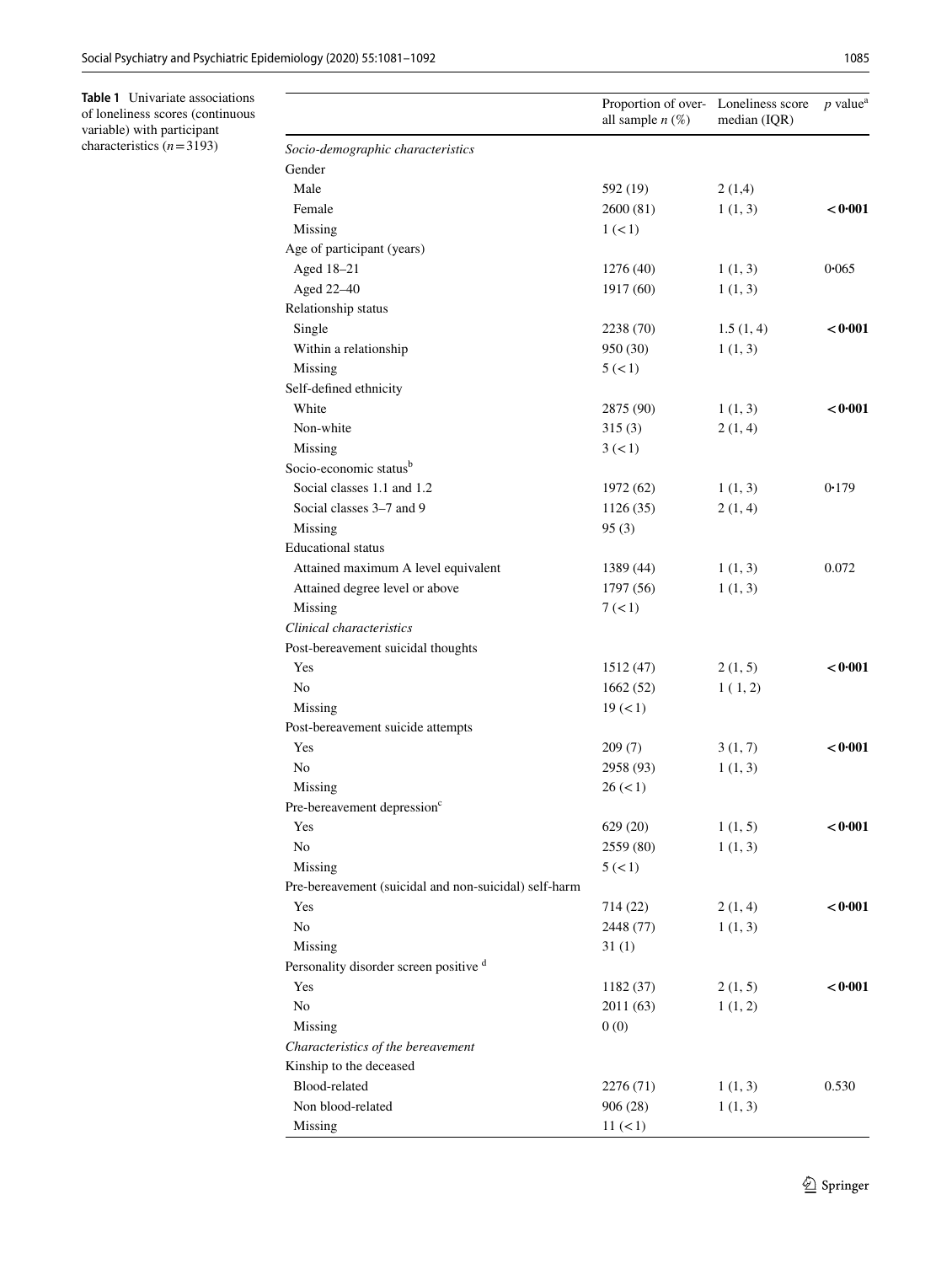#### **Table 1** (continued)

|                                                                                  | Proportion of over- Loneliness score<br>all sample $n(\%)$ | median $(IQR)$ | $p$ value <sup>a</sup> |  |
|----------------------------------------------------------------------------------|------------------------------------------------------------|----------------|------------------------|--|
| Years since bereavement                                                          |                                                            |                | 0.390                  |  |
| Less than 2 years                                                                | 982 (31)                                                   | 1(1, 3)        |                        |  |
| Over 2 years                                                                     | 2211 (69)                                                  | 1(1, 3)        |                        |  |
| Missing                                                                          | 0(0)                                                       |                |                        |  |
| Perceived stigma of the bereavement <sup>e</sup> (dichotomised at<br>the median) |                                                            |                | < 0.001                |  |
| High                                                                             | 1525 (48)                                                  | 2(1, 5)        |                        |  |
| Low                                                                              | 1667(52)                                                   | 1(1, 2)        |                        |  |

 ${}^{a}p$  values for univariate associations of characteristics with loneliness scores

<sup>b</sup>Socio-economic status using the 5 categories from UK Office for National Statistics

<sup>c</sup>Measured using CIDI screen for depression [\[42\]](#page-11-0)

<sup>d</sup>Measured using SAPAS screen for possible personality disorder [\[44\]](#page-11-2)

<sup>e</sup>Measured using stigmatisation sub-scale of the Grief Experience Questionnaire [\[26\]](#page-10-22)

<span id="page-5-0"></span>**Table 2** Estimates of the associations between loneliness scores and outcomes in bereaved participants (*n*=3193)

|                                                                | OR   | 95% CI        | <i>p</i> value | AOR $1$ | 95% CI        | <i>p</i> value |
|----------------------------------------------------------------|------|---------------|----------------|---------|---------------|----------------|
| Outcome                                                        |      |               |                |         |               |                |
| Probability of post-bereavement suicide attempt                | 1.22 | $1.17 - 1.27$ | < 0.001        | 1.19    | $1.14 - 1.25$ | < 0.001        |
| Adding perceived stigma of bereavement to above adjusted model |      |               |                | 1.13    | $1.08 - 1.19$ | < 0.001        |
| Probability of post-bereavement suicide ideation               | 1.26 | $1.22 - 1.30$ | < 0.001        | 1.24    | $1.20 - 1.28$ | < 0.001        |
| Adding perceived stigma of bereavement to above adjusted model |      |               |                | 1.18    | $1.13 - 1.22$ | < 0.001        |
|                                                                |      |               |                |         |               |                |

**↑** Adjusted for age, gender, socio-economic status, pre-bereavement depression, pre-bereavement (suicidal and non-suicidal) self-harm; and primary group size

#### **Sensitivity analysis**

In sensitivity analyses simulating potential biases introduced by 3% missing data for socio-economic status the magnitude, direction and precision of adjusted odds ratios for the association between loneliness scores and outcomes were unchanged.

# **Discussion**

## **Main fndings**

The fndings of this analysis of British cross-sectional data support our hypothesis that people who feel lonely after the sudden death of a friend or relative are more likely to experience suicidal thoughts and to make a suicide attempt after the loss, even when adjusting for social network size and for the perceived stigma of the bereavement. The magnitude of our risk estimates were such that the odds of making a suicide attempt or of having suicidal thoughts increased by 19% and 24%, respectively with each point increase on our loneliness measure. Potential explanations for this association include loneliness contributing to substance misuse, to a sense that no-one would understand their problems, and to the intensity of fantasies about reunion with the deceased, otherwise considered a normal grief reaction. The associations remained signifcant after adding stigma to fnal models, and we found no interaction with high versus low stigma score. This is surprising because of the observed association between the stigma of sudden bereavement and suicidal ideation and attempt  $[22]$  $[22]$ . This suggests that a sense of loneliness is independently associated with probability of suicidality among people who experience sudden bereavement.

Our interaction tests found that feeling lonely had no greater effect on suicidality among people bereaved by suicide than in people bereaved by non-suicide deaths, despite findings from the same sample identifying the suicidebereaved as having a signifcantly higher probability of postbereavement suicide attempt [[25\]](#page-10-21). This again is surprising, and suggests that for the suicide-bereaved other factors relating to suicide loss make additional contributions to their suicide risk. It is plausible that the stigma of suicide may condition the suicide-bereaved to normalise loneliness as an expected consequence of suicide loss. Instead, other factors infuencing suicide risk are likely to include psychiatric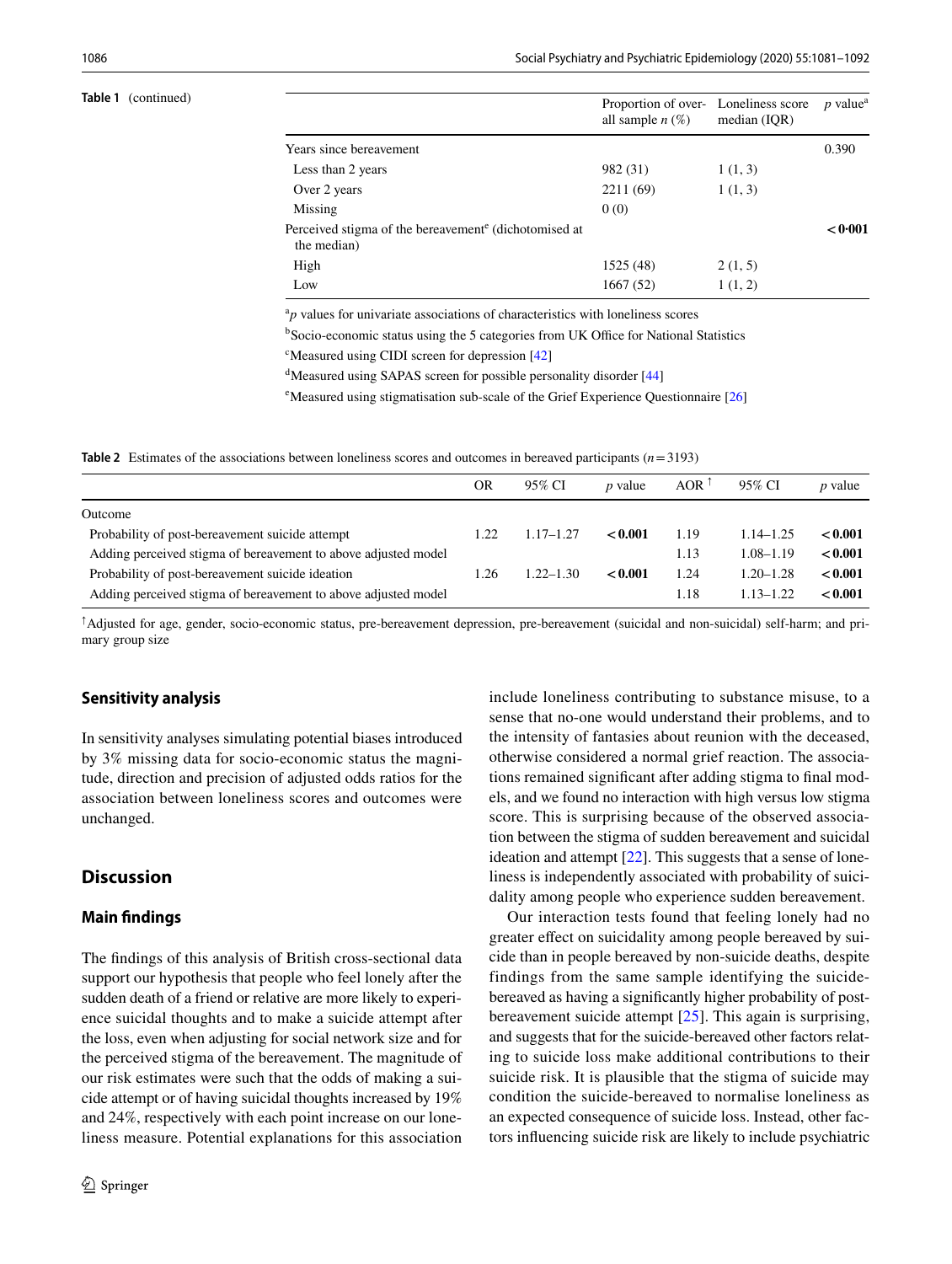disorder [\[18](#page-10-14), [19](#page-10-15)], substance misuse [[47\]](#page-11-5), and a reluctance to seek help for mental health problems [[48\]](#page-11-6). Risk of mood disorders and post-traumatic stress disorder are elevated in people bereaved by suicide [\[19](#page-10-15)]. People who have experienced suicide bereavement describe binge drinking or drug taking as a coping strategy in the immediate aftermath of the death [\[47](#page-11-5)]. They are also less likely to consult their general practitioner than bereaved controls, despite their greater probably of mental illness [\[19\]](#page-10-15), which may be due to the stigma of suicide loss reducing motivation to seek help [\[49](#page-11-7)[–53](#page-11-8)]. Selfstigma is certainly an important factor in dissuading people from seeking help for mental health problems, primarily due to reluctance to disclose a mental health condition [\[54](#page-11-9)]. Suicide bereavement is characterised not only by stigma, but also by a sense of responsibility, rejection, and shame when compared to bereaved controls [\[55](#page-11-10)]. A more detailed exploration of patterns of help-seeking for suicidality among the suicide-bereaved in relation to shame and stigma may be warranted, as it is possible that a reluctance to seek help accounts for their greater risk of suicide attempt. Finally, it is possible that carer burden prior to suicide loss might give rise to higher levels of pre-bereavement loneliness [\[56](#page-11-11)], although this requires specifc testing.

In our sample there was a high overall proportion of people with post-bereavement suicidal ideation (47%), greatly exceeding those for the maximum lifetime prevalence of suicidal ideation (20.6%) in any corresponding age group within the APMS 2007 representative sample of the English population [\[36\]](#page-10-31). The proportion of those reporting a suicide attempt (7%) in our sample, during a period spanning a mean of 5 years since their loss, was similar to the maximum lifetime prevalence of suicide attempt (7.3%) in any corresponding age group within the same APMS 2007 representative sample [\[36\]](#page-10-31). Among a group in which suicidality is commonplace, screening for loneliness may be a useful means of identifying individuals at risk of suicide attempt and initiating a conversation about appropriate ways of alleviating loneliness in the context of that person's unique circumstances.

## **Results in the context of other studies**

Few other studies have used nationwide population-based samples to investigate the associations of loneliness with suicide-related outcomes. Previous work in Canada found a strong association between loneliness and suicidal ideation (OR 10.5; 95% CI 8.4–13.1) and self-harm (OR 13.5; 95% CI 9.3–19.6) in a representative household sample [[12\]](#page-10-8). However, that study measured loneliness using one unvalidated item capturing responses to the question "How often do you feel alone?", rated on a 5-point scale from 0 (never) to 4 (very often), and odds ratios were unadjusted [\[12\]](#page-10-8). An analysis of English household survey data found that those with higher levels of loneliness were signifcantly more likely to report past year suicidal ideation (AOR 11.09; 95% CI 6.91–17.79) and past year suicide attempts (AOR 17.37; 95% CI 5.51–54.72) [[6\]](#page-10-2). This analysis adjusted for age, sex, educational qualifcations, ethnicity, marital status, wealth, employment status, alcohol dependence, social support, physical health conditions, stressful life events and common mental disorder, and the magnitude of the efect sizes were large. However, confdence intervals were wide, and the analysis was based on the single item from the SFQ, whereas ours used the SFQ item together with seven complementary items capturing perceptions of belongingness, companionship, acceptance, and connectedness.

# **Strengths and limitations**

We analysed data from a large, UK-wide sample of 3193 bereaved adults using a newly-validated loneliness measure with good face and content validity, and internal consistency, albeit without data validating it against an established measures of loneliness. Our hypotheses were formulated on the basis of current theory and clinical experience, and our models were adjusted for pre-selected potential confounders, including pre-bereavement psychopathology. Results were robust to sensitivity analysis simulating the biases potentially introduced by missing data. However, our use of cross-sectional data limits interpretation of the chronology of the pathways between loneliness scores (measured currently) and outcomes (measured at any time after the bereavement), and it is possible that suicidality engenders further loneliness or that the relationships are bidirectional. Our logistic regression did not capture the time between bereavement and suicidality outcome measures, nor whether respondents related their suicidality to the bereavement. As bereavement was as distal as 30 years for some participants, and a mean of 5 years, it is possible that the experience of current loneliness may relate to more recent factors, including current mental illness. It is also possible that suicidality since bereavement was explained by other unmeasured factors. Further longitudinal work is necessary to understand the directionality, and potential reinforcing efect, of these relationships, and how the strength of associations varies over time. Our sample was predominantly white, female and highly-educated, and this limits generalisability of our fndings to settings outside HEIs and in other countries.

# **Clinical and research implications**

This study has identifed loneliness after a sudden bereavement to be associated with suicidality, whether or not the loss was due to suicide. Our fndings suggest a need for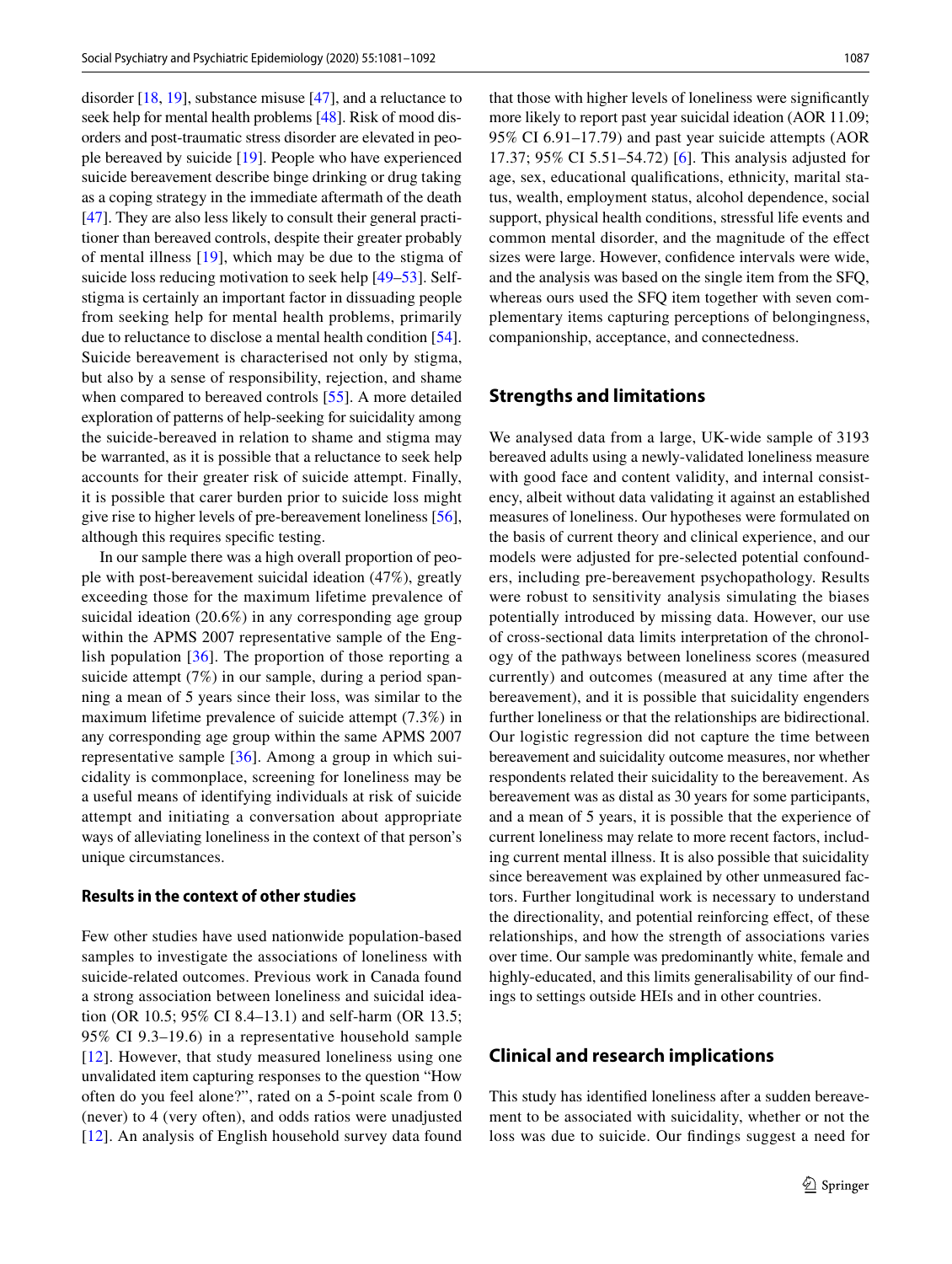agencies that support bereaved people, including counsellors, general practitioners, voluntary sector organisations, and informal networks, to inquire about loneliness and consider ways of addressing this. However, the stigma of admitting to feeling lonely may preclude identifcation of the problem, particularly in those who wish to mask their sense of isolation. As yet the evidence base for interventions that address loneliness and prevent adverse mental health outcomes is in its infancy. However, systematic reviews of studies evaluating the efectiveness of interventions to address loneliness in people with existing mental health problems [\[57\]](#page-11-12) and in the general population [[58](#page-11-13)]. These tentatively favour interventions addressing maladaptive cognitions, such as biases in cognition towards negative aspects of the social context. Pending trial evidence in bereaved populations, referral to a peer bereavement support group may be an acceptable means of increasing connectedness among bereaved people, particularly those who feel alienated from their non-bereaved peers. Such groups may provide the only access to people who can understand them, or the only setting in which expressing grief is acceptable [[59\]](#page-11-14). They may also be a setting in which selective attention towards others' failure to offer support after loss, and other maladaptive cognitions, might be challenged. Even for those who have family and friends around them, peer support groups ofer the potential for connectedness with people who have a shared understanding of the experience of bereavement, as well as the opportunity to help others [[59](#page-11-14)].

Longitudinal work to explore the nature of the relationships between loneliness, stigma, social support, and suicidality, would help determine the comparative contribution of loneliness, stigma, and poor informal support as putative mediators of the association between sudden bereavement and suicide-related outcomes. Understanding these relationships would help determine whether there is a need to develop and trial individual-level or community-level anti-stigma interventions among those have been bereaved and who feel lonely and stigmatised. Investigating the relationship between loneliness and hopelessness is also warranted. Theoretical models of the interrelationship between loneliness and suicidal ideation suggest that the effects of loneliness on future suicidality operate through its infuence on hopelessness [\[60\]](#page-11-15). However, when tested, fndings support an alternative model in which hopelessness predicts both loneliness and suicidality, with no direct relationship between loneliness and suicidality beyond hopelessness [\[60\]](#page-11-15). Our study did not measure hopelessness, but testing these hypotheses in a bereaved population would contribute further to our understanding of these mechanisms. Finally, further investigation of the relationship between loneliness and entrapment is warranted using longitudinal approaches, as entrapment is a key factor in theoretical models of suicide [\[61\]](#page-11-16).

## **Conclusions**

Our results confrm an association between feeling lonely after the sudden death of a friend or relative and an increased risk of suicidal thoughts and suicide attempt, which is not explained by a lack of friends or family or by feeling stigmatised by the loss. Our most striking fnding is that suicide bereavement is not associated with feeling lonely, and that loneliness had no greater efect in people bereaved by suicide, despite their greater risk of suicide attempt. Further work using longitudinal data is needed to understand the potentially complex associations between loneliness, stigma, mental illness, social support and suicidality in people who experience bereavement. This will help identify how we might mitigate the negative health efects of sudden bereavement, as part of suicide prevention efforts

**Acknowledgements** This survey was funded by a Medical Research Council Population Health Scientist Fellowship Award to AP (G0802441). AP is currently supported by an ESRC (UKRI cross-council) grant to fund the Loneliness and Social Isolation in Mental Health research network (project reference: ES/S004440/1). AP, MK and DO are supported by the UCLH National Institute for Health Research (NIHR) Biomedical Research Centre (BRC). DO is also part supported by the NIHR Collaboration for Leadership in Applied Health Research and Care (CLAHRC) North Thames at Bart's Health NHS Trust. The funders had no role in design and conduct of the study; collection, management, analysis, and interpretation of the data; or preparation, review, and approval of the manuscript. The views expressed are those of the authors and not necessarily those of the funders. We would like to thank all the HEIs from England, Wales, Northern Ireland, and Scotland that consented to participate, listed below, and all the bereaved individuals who took time to respond to the online survey. Participating HEIs: Bishop Grosseteste University; Bournemouth University; Central School of Speech and Drama; City University; Cranfeld University; Courtauld Institute; De Montfort University; University of Greenwich; King's College London; Liverpool Institute for Performing Arts; Liverpool John Moores University; London Metropolitan University; Norwich University of the Arts; Royal Veterinary College; School of Oriental and African Studies; St George's, University of London; Staffordshire University; Trinity Laban Conservatoire of Music and Dance; UCL; University of Sufolk; University of Bedfordshire; University of Chester; University of Cumbria; University of Leeds; University of Liverpool; University of Oxford; University of Southampton; University of Worcester; University of Westminster; Queen Margaret University; Heriot-Watt University; Scottish Agricultural College (now part of Scotland's Rural University College); University of Dundee; Cardif University; Cardif Metropolitan University (formerly University of Wales Institute Cardif); Queen's University Belfast; University of Ulster.

## **Compliance with ethical standards**

**Conflict of interest** The authors confrm that they have no conficts of interest.

**Open Access** This article is licensed under a Creative Commons Attribution 4.0 International License, which permits use, sharing, adaptation, distribution and reproduction in any medium or format, as long as you give appropriate credit to the original author(s) and the source,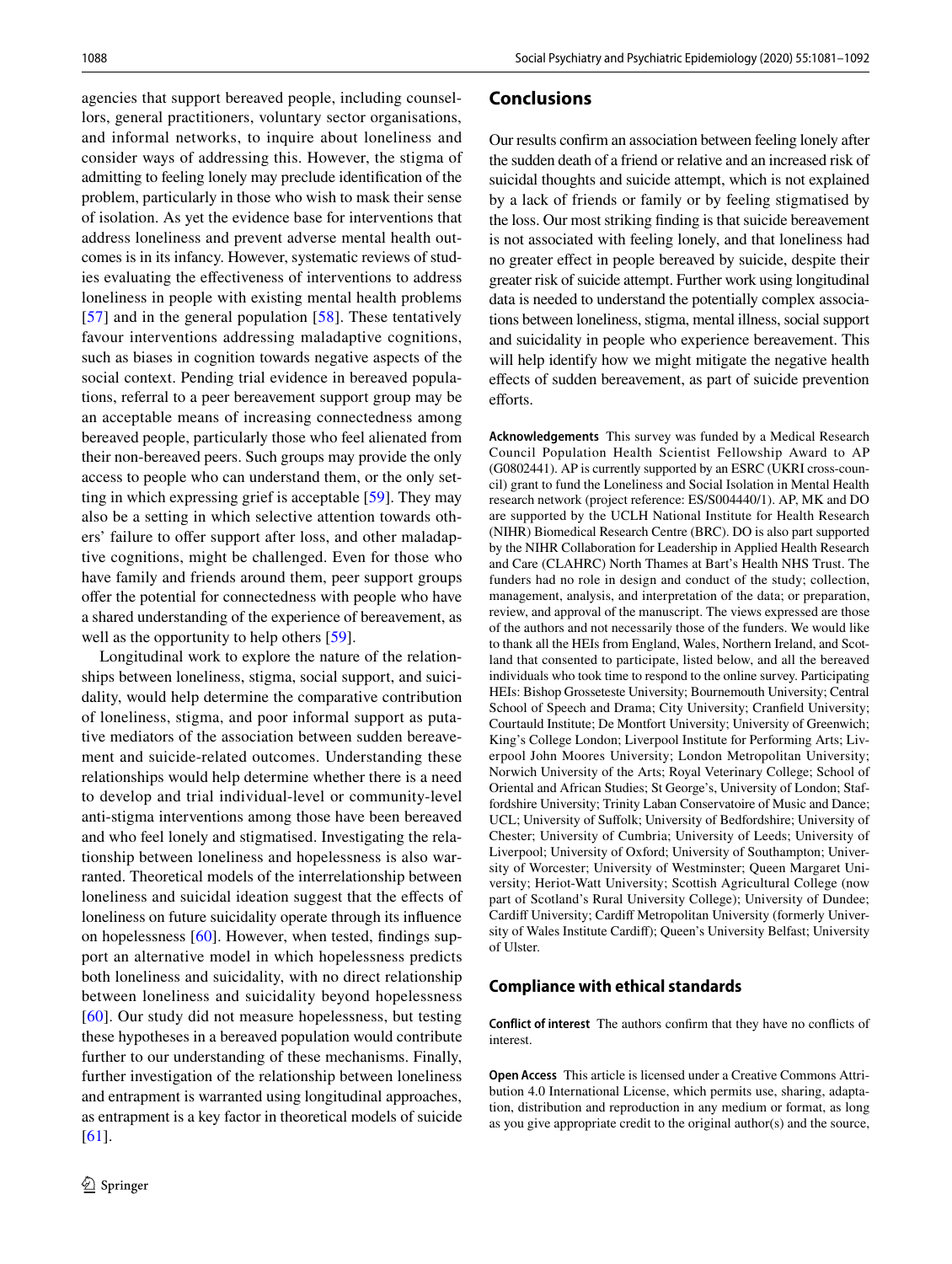provide a link to the Creative Commons licence, and indicate if changes were made. The images or other third party material in this article are included in the article's Creative Commons licence, unless indicated otherwise in a credit line to the material. If material is not included in the article's Creative Commons licence and your intended use is not permitted by statutory regulation or exceeds the permitted use, you will need to obtain permission directly from the copyright holder. To view a copy of this licence, visit <http://creativecommons.org/licenses/by/4.0/>.

# **Appendix: Development of loneliness measure**

#### **Items**

## **Loneliness item from the Social Functioning Questionnaire (SFQ)**

Participants provide fxed choice responses to the following statement, scored as:

□ "Almost all the time" □ "Much of the time" □ "Not usually"  $\square$  "Not at all"

"I feel lonely and isolated from other people".

Measure of perceived social support, from the 1987 Health and Lifestyle survey in England:

Participants provide fxed choice responses to the seven statements below, scored as:

 $\Box$  not true  $\Box$  partly true  $\Box$  certainly true

"I would now like you to think about your family and friends. (By family I mean those who live with you as well as those elsewhere.) Here are some comments people have made about their family and their friends. For each statement, please say whether it is: not true, partly true, or certainly true for you".

- There are people I know amongst my family and friends who do things to make me happy.
- There are people I know amongst my family and friends who make me feel loved.
- There are people I know amongst my family and friends who can be relied on no matter what happens.
- There are people I know amongst my family and friends who would see that I am taken care of if I needed to be.
- There are people I know amongst my family and friends who accept me just as I am.
- There are people I know amongst my family and friends who make me feel an important part of their lives.
- There are people I know amongst my family and friends who give me support and encouragement.

In the UCL Bereavement Study these survey questions followed a set of questions on the social network, priming respondents to think about their wider social network, including friends, relatives, and acquaintances.

#### **Scoring**

The SFQ item is conventionally scored as: 0 ("Not at all"), 1 ("Not usually"), 2 ("Much of the time"), or 3 ("Almost all the time"), with higher scores indicating greater loneliness.

The measure of perceived social support was originally scored as: 1 ("not true"), 2 ("partly true") or 3 ("certainly true), generating total scores between 7 and 21, and transformed into three categories corresponding to no lack of perceived social support, a moderate lack, and a severe lack [[38\]](#page-10-33). Other studies have scored items from 0 to 2, generating total scores between 0 and 14, and demonstrating good internal consistency (Cronbach's alpha 0.88) [[62](#page-11-17)]. For the current study we rescored these items in reverse order to 0, 1, 2 to match the directionality of the SFQ item scoring, and reduced all scores by 1 to match the lowest scoring (0) for SFQ. This resulted in a measure scored from 0 to 17, and with higher scores at the scale's negative pole (denoting a lack of belongingness, acceptance, connectedness and companionship).

#### **Tests of validity**

#### **Datasets**

To test construct validity of this eight-item measure we used two British cross-sectional datasets: the APMS general population samples for 2007  $[36]$  $[36]$  $[36]$  and 2014  $[63]$ , and the UCL Bereavement Study sample [[25\]](#page-10-21). The Department of Health's seven-yearly APMS national population surveys provide data on the prevalence of both treated and untreated psychiatric disorders in the English adult population aged 16 years and over. We included in our analysis of APMS data from 2007 and 2014 adults who had completed the single SFQ item on loneliness, and the seven items on perceived social support, and were aged below 65 years (*n*=10,420). We included in our analysis of UCL Bereavement Study data those who had completed the same eight items  $(n=3193)$ . This sample included respondents who had experienced sudden bereavement due to sudden natural causes (*n*=1952), sudden unnatural causes ( $n=666$ ), or suicide ( $n=575$ ).

#### **Construct validity**

We assessed construct validity by conducting Exploratory Factor Analysis (EFA) of the eight selected questionnaire items to ascertain which to retain. To do this we frst used combined data on people aged below 65 in the APMS 2007 and 2014 household surveys. We used a more stringent eigenvalue threshold than the default value of 1 by the scree test (*screeplot* in Stata) to identify the natural bend or break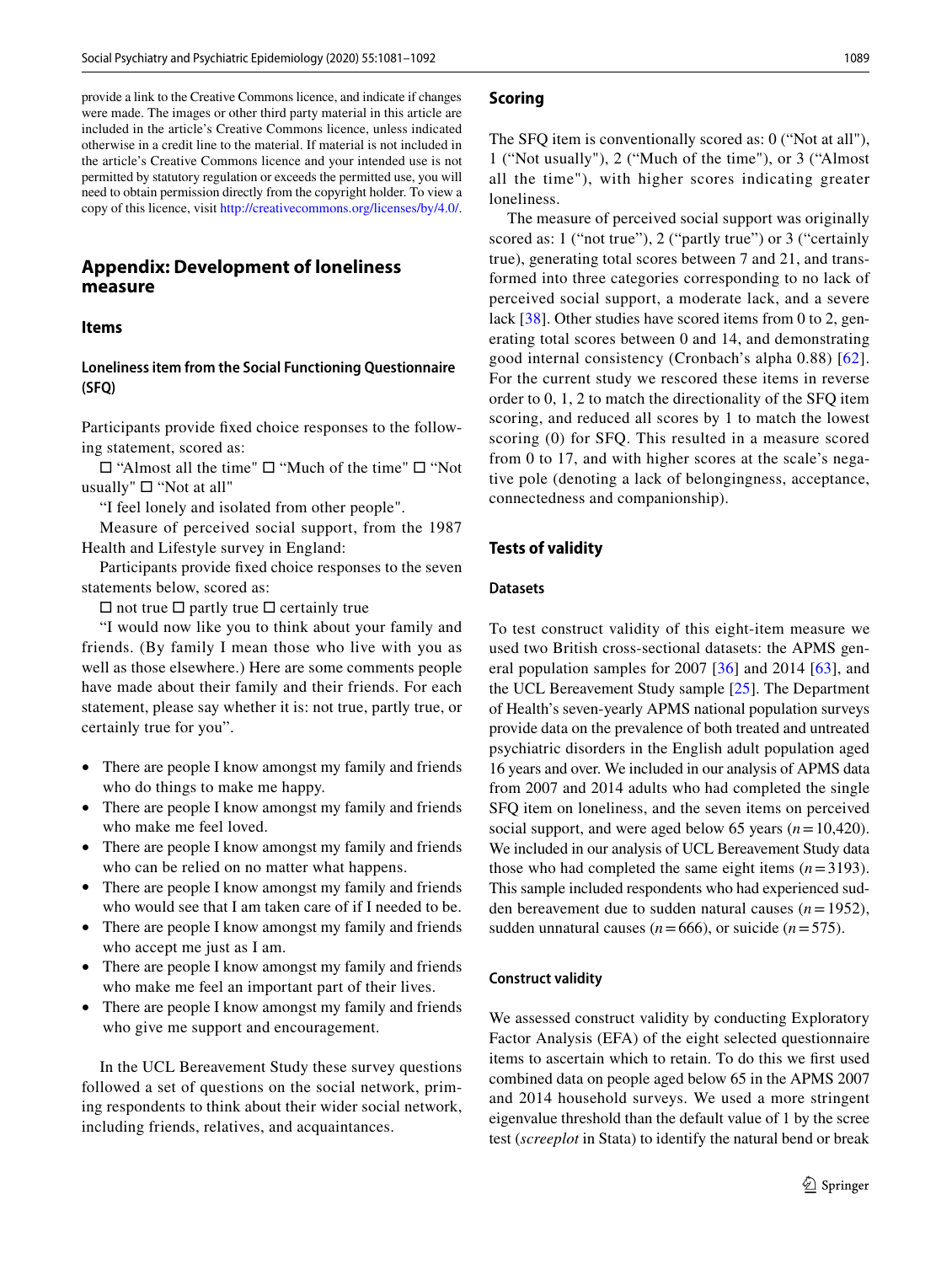point in the data curve, and used the number of data points above this break to identify the number of factors to retain [\[64](#page-11-19)]. We then derived a Kaiser–Meyer–Olkin (KMO) measure of sampling adequacy using the standard threshold of 0.7. We summed all eight items and tested internal consistency of this scale by measuring Cronbach's alpha, and then retested this seven times, each time dropping one item to compare Cronbach's alpha values.

# **Convergent validity**

To test convergent validity, a sub-type of construct validity, we tested univariate associations of the 8-item loneliness measure with measures theoretically related to the construct of loneliness. We chose variables capturing social connectedness, and tested for associations with the following using the nonparametric equality-of-medians test:

- marital status;
- primary group size, using a component of the Interview Measure of Social Relations (IMSR) as used in the 1987 Health and Lifestyle survey in England [[38\]](#page-10-33) (categorised as 0–3 individuals/4 to 8/9 or more);
- number of encounters with primary group members in the last week, using a diferent component of the IMSR, (categorised as: contact with no-one in last week; contact with 1–5 people; with 6–10 people; with 11–15 people; with  $16-20$  people; with  $21-30$  people; with  $31+$  people);
- 8 individual items within the Standardised Assessment of Personality—Abbreviated Scale (SAPAS) screen for personality disorders (difficulty with relationships, tendency to be a loner/mistrustful/to lose one's temper/impulsive/ anxious/dependent/perfectionist).
- screen for possible personality disorder, using the SAPAS  $[44]$  $[44]$  score with the standard cutoff at a threshold of four traits.

We also tested for an association with number of children, pre-hypothesising no association, in keeping with previous fndings of no association between loneliness and the presence, number, and age of children for married men and women  $[65]$  $[65]$ .

We then repeated these tests using the UCL Bereavement Study dataset. Our tests of convergent validity additionally tested for an association with a variable unavailable in the APMS dataset: living situation (categorised as: alone; living with spouse/partner; single parent living with children; living with parents; living with other relatives; sharing accommodation with non-relatives; student hall of residence or student hostel; temporary hostel or bed and breakfast accommodation; homeless; other).

# **Factor analysis**

Our EFA of eight items using the APMS combined datasets showed that all items mapped to a one factor structure, with this factor having an eigenvalue of 3.87. In contrast, other factors' eigenvalues ranged from − 0.15 to 0.18. Factor loadings on the one factor identifed were 0.32 for the SFQ item on perceived loneliness, and between 0.61 and 0.80 for the seven items on the reverse-scored perceived social support scale. KMO values on all items were above 0.89 (exceeding the standard threshold of 0.7), with an overall value of 0.91. By convention, this confrmed that the variables had sufficient in common to warrant a factor analysis. On summing all eight items, Cronbach's alpha was 0.80 (designated by convention as strong internal consistency), with an average inter-item covariance of 0.08. On retesting Cronbach's alpha by removing individual items, its value never dropped below 0.76, therefore denoting acceptable internal consistency and that all eight items should be retained. Our tests of convergent validity showed that the loneliness measure was signifcantly associated with all variables tested apart from number of children in the household.

Repeating these tests in the UCL Bereavement Study dataset, EFA again identifed a one factor structure, with this factor having an eigenvalue of 3.59. On contrast, other factors' eigenvalues ranged from  $-0.15$  to 0.12. Factor loadings on the one factor identifed were 0.44 for the SFQ item on perceived loneliness, and between 0.61 and 0.76 for the seven items on the reverse-scored perceived social support scale. KMO values on all items were above 0.89 (again exceeding the threshold), with an overall value of 0.91. On summing all eight items, Cronbach's alpha was 0.84 (again designating strong internal consistency), with an average inter-item covariance of 0.10. On retesting Cronbach's alpha by removing individual items, its value again never dropped below 0.80. Our tests of convergent validity showed that the loneliness measure was signifcantly associated with all variables tested apart from number of children in the household and perfectionistic traits, as pre-hypothesised. These fndings established good face, content, construct, and convergent validity of this continuous measure.

# **References**

- <span id="page-9-0"></span>1. WHO (2014) Preventing suicide: a global imperative. WHO, Geneva
- <span id="page-9-1"></span>2. De Jong Gierveld J (1998) A review of loneliness: concept and defnitions, determinants and consequences. Rev Clin Gerontol 8:73–80
- <span id="page-9-2"></span>3. Fassberg MM, Van Orden KA, Duberstein P, Erlangsen A, Lapierre S, Bodner E, Canetto SS, De Leo D, Szanto K, Waern M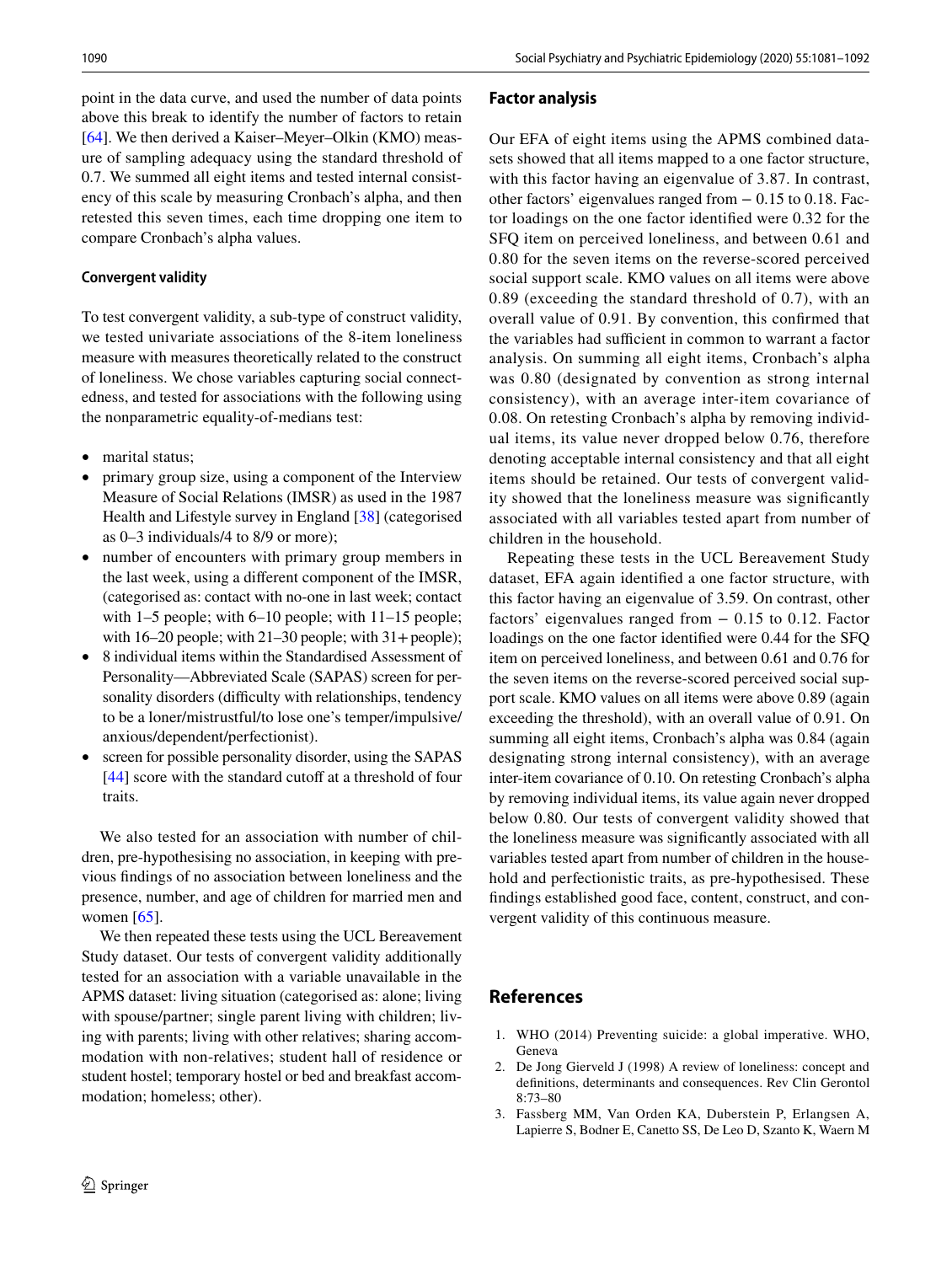(2012) A systematic review of social factors and suicidal behavior in older adulthood. Int J Environ Res Public Health 3:722–745

- <span id="page-10-0"></span>4. Wills TA (1991) Social support and interpersonal relationships. In: Clark MS (ed) Prosocial behavior: review of personality and social psychology. SAGE Publications Inc, New York, pp 265–289
- <span id="page-10-1"></span>5. Pitman A, Mann F, Johnson S (2018) Advancing our understanding of loneliness and mental health problems in young people. Lancet Psychiatry 5(12):955–956
- <span id="page-10-2"></span>6. Stickley A, Koyanagi A (2016) Loneliness, common mental disorders and suicidal behavior: fndings from a general population survey. J Afect Disord 197(81):87
- <span id="page-10-3"></span>7. Koivumaa-Honkanen H, Honkanen R, Viinamaki H, Heikkilla K, Kaprio J, Koskenvuo M (2001) Life satisfaction and suicide: a 20-year follow-up study. Am J Psychiatry 158(3):433–439
- <span id="page-10-4"></span>8. Ma J, Batterham PJ, Calear AL, Sunderland M (2019) The development and validation of the Thwarted Belongingness Scale (TBS) for interpersonal suicide risk. J Psychopathol Behav Assess 41(3):456–469
- <span id="page-10-5"></span>9. O'Connor RC, Nock MK (2014) The psychology of suicidal behaviour. Lancet Psychiatry 1(1):73–85
- <span id="page-10-6"></span>10. Van Orden KA, Cukrowicz KC, Witte TK, Joiner TE (2012) Thwarted belongingness and perceived burdensomeness: construct validity and psychometric properties of the Interpersonal Needs Questionnaire. Psychol Assess 1:197–215
- <span id="page-10-7"></span>11. O'Connor RC, Kirtley OJ (2018) The integrated motivational volitional model of suicidal behaviour. Philos Trans R Soc Lond B Biol Sci 373:1754
- <span id="page-10-8"></span>12. Stravynski A, Boyer R (2011) Loneliness in relation to suicide ideation and parasuicide: a population-wide study. Suicide Life Threat Behav 31(1):32–40
- <span id="page-10-9"></span>13. Kuwert P, Knaevelsrud C, Pietrzak RH (2014) Loneliness among older veterans in the United States: results from the national health and resilience in veterans study. Am J Geriatr Psychiatry 22(6):564–569
- <span id="page-10-10"></span>14. Stein JY, Itzhaky L, Levi-Belz Y, Solomon Z (2017) Traumatization, loneliness, and suicidal ideation among former prisoners of war: a longitudinally assessed sequential mediation model. Front Psychiatry 8:281
- <span id="page-10-11"></span>15. Lasgaard M, Goossens L, Elklit A (2011) Loneliness, depressive symptomatology, and suicide ideation in adolescence: crosssectional and longitudinal analyses. J Abnorm Child Psychol 39(1):137–150
- <span id="page-10-12"></span>16. Westefeld JS, Maples MR, Buford B, Taylor S (2001) Gay, lesbian, and bisexual college students. J Coll Stud Psychother 15(3):71–82
- <span id="page-10-13"></span>17. Guldin MB, Kjaersgaard MIS, Fenger-Gron M, Parner ET, Li J, Prior A, Vestergaard M (2017) Risk of suicide, deliberate selfharm and psychiatric illness after the loss of a close relative: a nationwide cohort study. World Psychiatry 2:193–199
- <span id="page-10-14"></span>18. Pitman A, Osborn DPJ, King MB, Erlangsen A (2014) Efects of suicide bereavement on mental health and suicide risk. Lancet Psychiatry 1(1):86–94
- <span id="page-10-15"></span>19. Erlangsen A, Runeson B, Bolton JM, Wilcox HC, Forman JL, Krogh J, Shear MK, Nordentoft M, Conwell Y (2017) Association between spousal suicide and mental, physical, and social health outcomes: a longitudinal and nationwide register-based study. JAMA Psychiatry 74(5):456–464
- <span id="page-10-16"></span>20. Stroebe M, Stroebe W, Abakoumkin G (2005) The broken heart: suicidal ideation in bereavement. Am J Psychiatry 162(11):2178–2180
- <span id="page-10-17"></span>21. Pitman AL, Stevenson F, Osborn DPJ, King MB (2018) The stigma associated with bereavement by suicide and other sudden deaths: a qualitative interview study. Soc Sci Med 198:121–129
- <span id="page-10-18"></span>22. Pitman A, Rantell K, Marston L, King M, Osborn D (2017) Perceived stigma of sudden bereavement as a risk factor for suicidal

thoughts and suicide attempt: analysis of British cross-sectional survey data on 3387 young bereaved adults. Int J Environ Res Public Health 14(3):286

- <span id="page-10-19"></span>23. Barrett TW, Scott TB (1989) Development of the grief experience questionnaire. Suicide Life Threat Behav 19(2):201–215
- <span id="page-10-20"></span>24. Pitman AL, Osborn DPJ, Rantell K, King MB (2016) The stigma perceived by people bereaved by suicide and other sudden deaths: a cross-sectional UK study of 3432 bereaved adults. J Psychosom Res 87:22–29
- <span id="page-10-21"></span>25. Pitman AL, Osborn DPJ, Rantell K, King MB (2016) Bereavement by suicide as a risk factor for suicide attempt: a cross-sectional national UK-wide study of 3432 young bereaved adults. BMJ Open 6(1):e009948
- <span id="page-10-22"></span>26. Bailley SE, Dunham K, Kral MJ (2000) Factor structure of The Grief Experience Questionnaire (GEQ). Death Stud 24(8):721–738
- <span id="page-10-23"></span>27. Keyes KM, Pratt C, Galea S, McLaughlin KA, Koenen KC, Shear MK (2014) The burden of loss: unexpected death of a loved one and psychiatric disorders across the life course in a national study. Am J Psychiatry 171(8):864–871
- <span id="page-10-24"></span>28. Piper WE, McCallum M, Joyce AS, Rosie JS, Ogrodniczuk JS (2001) Patient personality and time-limited group psychotherapy for complicated grief. Int J Group Psychother 51(4):525–552
- <span id="page-10-25"></span>29. Andriessen K, Draper B, Dudley M, Mitchell PB (2016) Pre- and postloss features of adolescent suicide bereavement: a systematic review. Death Stud 40(4):229–246
- <span id="page-10-26"></span>30. Scott HR, Pitman A, Kozhuharova P, Lloyd-Evans B (2020) A systematic review of studies describing the infuence of informal social support on psychological wellbeing in people bereaved by sudden or violent causes of death. BMC Psychiatry 20:1
- <span id="page-10-27"></span>31. Pitman A, Krysinska K, Osborn D, King M (2012) Suicide in young men. Lancet 379(9834):2383–2392
- <span id="page-10-28"></span>32. Fortune S, Sinclair J, Hawton K (2008) Help-seeking before and after episodes of self-harm: a descriptive study in school pupils in England. BMC Public Health 8(1):1–13
- 33. Biddle L, Donovan J, Sharp D, Gunnell D (2007) Explaining non-help-seeking amongst young adults with mental distress: a dynamic interpretive model of illness behaviour. Sociol Health Illn 29(7):983–1002
- <span id="page-10-29"></span>34. McQueen C, Henwood K (2002) Young men in 'crisis': attending to the language of teenage boys' distress. Soc Sci Med 55(9):1493–1509
- <span id="page-10-30"></span>35. Pitman A, Osborn DPJ, King MB (2015) The use of internet-mediated cross-sectional studies in mental health research. BJPsych Adv 3:175–184
- <span id="page-10-31"></span>36. McManus S, Meltzer H, Brugha T, Bebbington P, Jenkins R (2009) Adult psychiatric morbidity in England, 2007. Results of a household survey. National Centre for Social Research, Leeds
- <span id="page-10-32"></span>37. Tyrer P, Nur U, Crawford M, Karlsen S, MacLean C, Rao B, Johnson T (2005) The social functioning questionnaire: a rapid and robust measure of perceived functioning. Int J Soc Psychiatry 51(3):265–275
- <span id="page-10-33"></span>38. Cox BD, Blaxter M, Buckle ALJ, Fenner NP, Golding J, Gore M, Huppert FA, Nickson J, Roth M, Stark J, Wadsworth MEJ, Wichelow M (1987) The health and lifestyle survey. Health Promotion Research Trust, London
- <span id="page-10-34"></span>39. Bebbington PE, Minot S, Cooper C, Dennis M, Meltzer H, Jenkins R, Brugha T (2010) Suicidal ideation, self-harm and attempted suicide: results from the British psychiatric morbidity survey 2000. Eur Psychiatry 25(7):427–431
- <span id="page-10-35"></span>40. Spiers N, Bebbington PE, Dennis MS, Brugha TS, McManus S, Jenkins R, Meltzer H (2014) Trends in suicidal ideation in England: the National Psychiatric Morbidity Surveys of 2000 and 2007. Psychol Med 44(01):175–183
- <span id="page-10-36"></span>41. ONS (Office for National Statistics), "Standard Occupational Classifcation 2010 Volume 3 The National Statistics Socio-economic